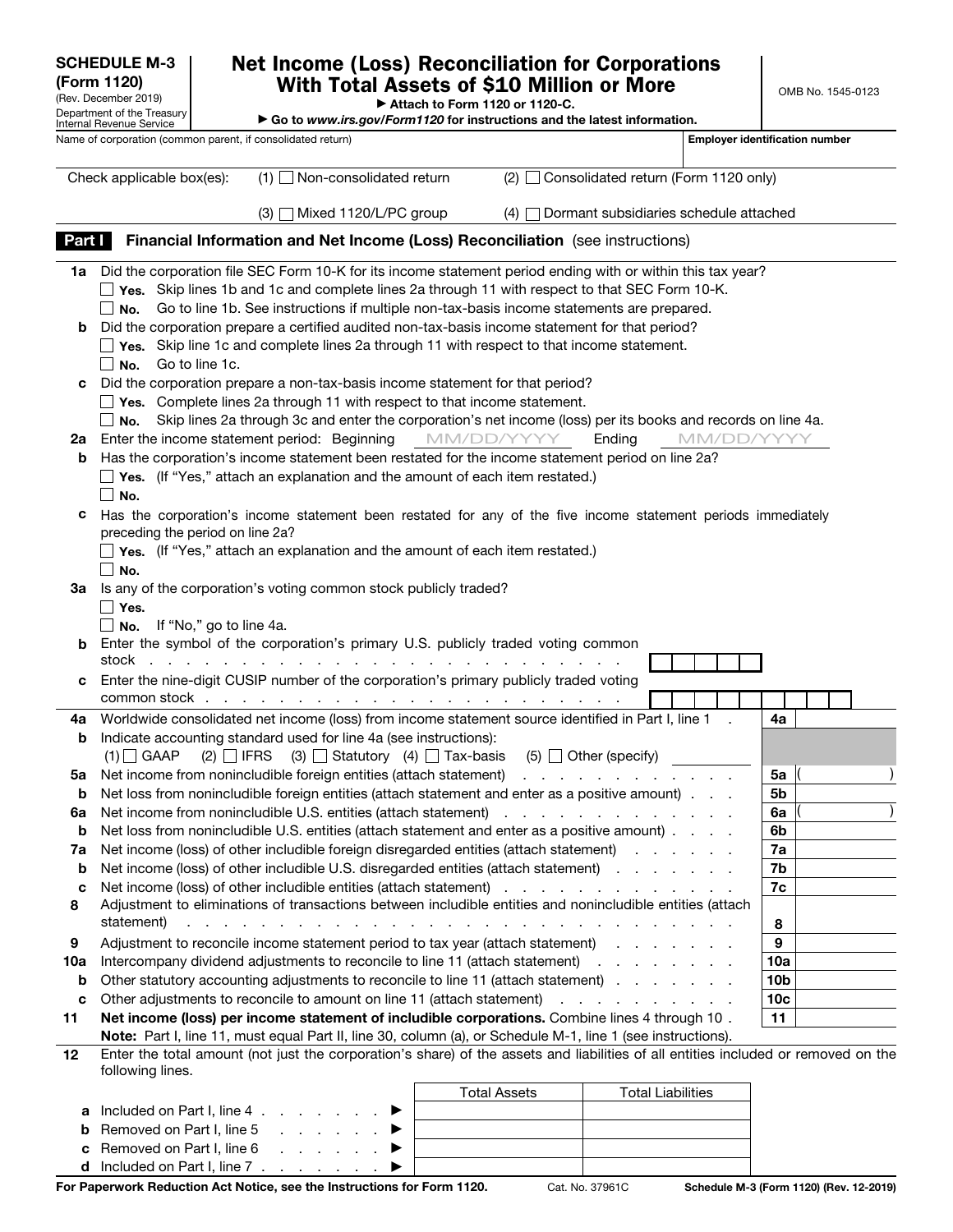|                                                             | Schedule M-3 (Form 1120) (Rev. 12-2019)                                                                                                                    |                               |                  |                   | Page 2                                        |  |  |
|-------------------------------------------------------------|------------------------------------------------------------------------------------------------------------------------------------------------------------|-------------------------------|------------------|-------------------|-----------------------------------------------|--|--|
| Name of corporation (common parent, if consolidated return) |                                                                                                                                                            |                               |                  |                   | <b>Employer identification number</b>         |  |  |
|                                                             | Check applicable box(es): (1) $\Box$ Consolidated group<br>$(2)$ Parent corp                                                                               | (3) Consolidated eliminations |                  |                   | (4) Subsidiary corp (5) Mixed 1120/L/PC group |  |  |
|                                                             | Check if a sub-consolidated: (6) $\Box$ 1120 group (7) $\Box$ 1120 eliminations                                                                            |                               |                  |                   |                                               |  |  |
|                                                             | Name of subsidiary (if consolidated return)                                                                                                                |                               |                  |                   | <b>Employer identification number</b>         |  |  |
|                                                             |                                                                                                                                                            |                               |                  |                   |                                               |  |  |
|                                                             | Reconciliation of Net Income (Loss) per Income Statement of Includible Corporations With Taxable<br>Part II<br><b>Income per Return</b> (see instructions) |                               |                  |                   |                                               |  |  |
|                                                             | <b>Income (Loss) Items</b>                                                                                                                                 | (a)<br>Income (Loss) per      | (b)<br>Temporary | (c)<br>Permanent  | (d)<br>Income (Loss)                          |  |  |
|                                                             | (Attach statements for lines 1 through 12)                                                                                                                 | Income Statement              | Difference       | <b>Difference</b> | per Tax Return                                |  |  |
|                                                             | Income (loss) from equity method foreign corporations                                                                                                      |                               |                  |                   |                                               |  |  |
| 2                                                           | Gross foreign dividends not previously taxed.                                                                                                              |                               |                  |                   |                                               |  |  |
|                                                             | Subpart F, QEF, and similar income inclusions<br>$\sim 100$ $\mu$                                                                                          |                               |                  |                   |                                               |  |  |
|                                                             | Gross-up for foreign taxes deemed paid<br><b>All All Anna</b>                                                                                              |                               |                  |                   |                                               |  |  |
|                                                             | Gross foreign distributions previously taxed                                                                                                               |                               |                  |                   |                                               |  |  |
|                                                             | Income (loss) from equity method U.S. corporations                                                                                                         |                               |                  |                   |                                               |  |  |
|                                                             | U.S. dividends not eliminated in tax consolidation.                                                                                                        |                               |                  |                   |                                               |  |  |
| 8                                                           | Minority interest for includible corporations<br>$\sim 10^{-11}$ .                                                                                         |                               |                  |                   |                                               |  |  |
| 9                                                           | Income (loss) from U.S. partnerships                                                                                                                       |                               |                  |                   |                                               |  |  |
| 10                                                          | Income (loss) from foreign partnerships<br>and a state                                                                                                     |                               |                  |                   |                                               |  |  |
| 11                                                          | Income (loss) from other pass-through entities                                                                                                             |                               |                  |                   |                                               |  |  |
| 12                                                          | Items relating to reportable transactions                                                                                                                  |                               |                  |                   |                                               |  |  |
| 13                                                          | Interest income (see instructions)                                                                                                                         |                               |                  |                   |                                               |  |  |
| 14                                                          | Total accrual to cash adjustment                                                                                                                           |                               |                  |                   |                                               |  |  |
| 15                                                          | Hedging transactions<br>and a straightful contracts                                                                                                        |                               |                  |                   |                                               |  |  |
| 16                                                          | Mark-to-market income (loss)                                                                                                                               |                               |                  |                   |                                               |  |  |
| 17                                                          | Cost of goods sold (see instructions)                                                                                                                      |                               |                  |                   |                                               |  |  |
| 18                                                          | Sale versus lease (for sellers and/or lessors).                                                                                                            |                               |                  |                   |                                               |  |  |
| 19                                                          | Section 481(a) adjustments                                                                                                                                 |                               |                  |                   |                                               |  |  |
| 20                                                          | Unearned/deferred revenue<br>.                                                                                                                             |                               |                  |                   |                                               |  |  |
| 21                                                          | Income recognition from long-term contracts                                                                                                                |                               |                  |                   |                                               |  |  |
|                                                             | 22 Original issue discount and other imputed interest.                                                                                                     |                               |                  |                   |                                               |  |  |
|                                                             | 23a Income statement gain/loss on sale, exchange,                                                                                                          |                               |                  |                   |                                               |  |  |
|                                                             | abandonment, worthlessness, or other disposition of                                                                                                        |                               |                  |                   |                                               |  |  |
|                                                             | assets other than inventory and pass-through entities                                                                                                      |                               |                  |                   |                                               |  |  |
|                                                             | <b>b</b> Gross capital gains from Schedule D, excluding<br>amounts from pass-through entities                                                              |                               |                  |                   |                                               |  |  |
|                                                             | c Gross capital losses from Schedule D, excluding                                                                                                          |                               |                  |                   |                                               |  |  |
|                                                             | amounts from pass-through entities, abandonment                                                                                                            |                               |                  |                   |                                               |  |  |
|                                                             | losses, and worthless stock losses                                                                                                                         |                               |                  |                   |                                               |  |  |
|                                                             | d Net gain/loss reported on Form 4797, line 17,                                                                                                            |                               |                  |                   |                                               |  |  |
|                                                             | excluding amounts from pass-through entities,<br>abandonment losses, and worthless stock losses.                                                           |                               |                  |                   |                                               |  |  |
|                                                             |                                                                                                                                                            |                               |                  |                   |                                               |  |  |
|                                                             | e Abandonment losses                                                                                                                                       |                               |                  |                   |                                               |  |  |
|                                                             | f Worthless stock losses (attach statement)                                                                                                                |                               |                  |                   |                                               |  |  |
|                                                             | g Other gain/loss on disposition of assets other than inventory                                                                                            |                               |                  |                   |                                               |  |  |
|                                                             | 24 Capital loss limitation and carryforward used                                                                                                           |                               |                  |                   |                                               |  |  |
| 25                                                          | Other income (loss) items with differences (attach statement)                                                                                              |                               |                  |                   |                                               |  |  |
| 26<br>27                                                    | Total income (loss) items. Combine lines 1 through 25<br>Total expense/deduction items (from Part III, line 39)                                            |                               |                  |                   |                                               |  |  |
| 28                                                          | Other items with no differences                                                                                                                            |                               |                  |                   |                                               |  |  |
|                                                             | 29a Mixed groups, see instructions. All others, combine                                                                                                    |                               |                  |                   |                                               |  |  |
|                                                             | lines 26 through 28 $\ldots$ $\ldots$ $\ldots$ $\ldots$ $\ldots$                                                                                           |                               |                  |                   |                                               |  |  |
|                                                             | <b>b</b> PC insurance subgroup reconciliation totals                                                                                                       |                               |                  |                   |                                               |  |  |
|                                                             | c Life insurance subgroup reconciliation totals                                                                                                            |                               |                  |                   |                                               |  |  |
|                                                             | 30 Reconciliation totals. Combine lines 29a through 29c                                                                                                    |                               |                  |                   |                                               |  |  |
|                                                             | Line 20, ealumn (a) must equal Dart Lline 11, and ealumn (d) must equal Farm 1120, nego 1, line 20                                                         |                               |                  |                   |                                               |  |  |

Note: Line 30, column (a), must equal Part I, line 11, and column (d) must equal Form 1120, page 1, line 28.